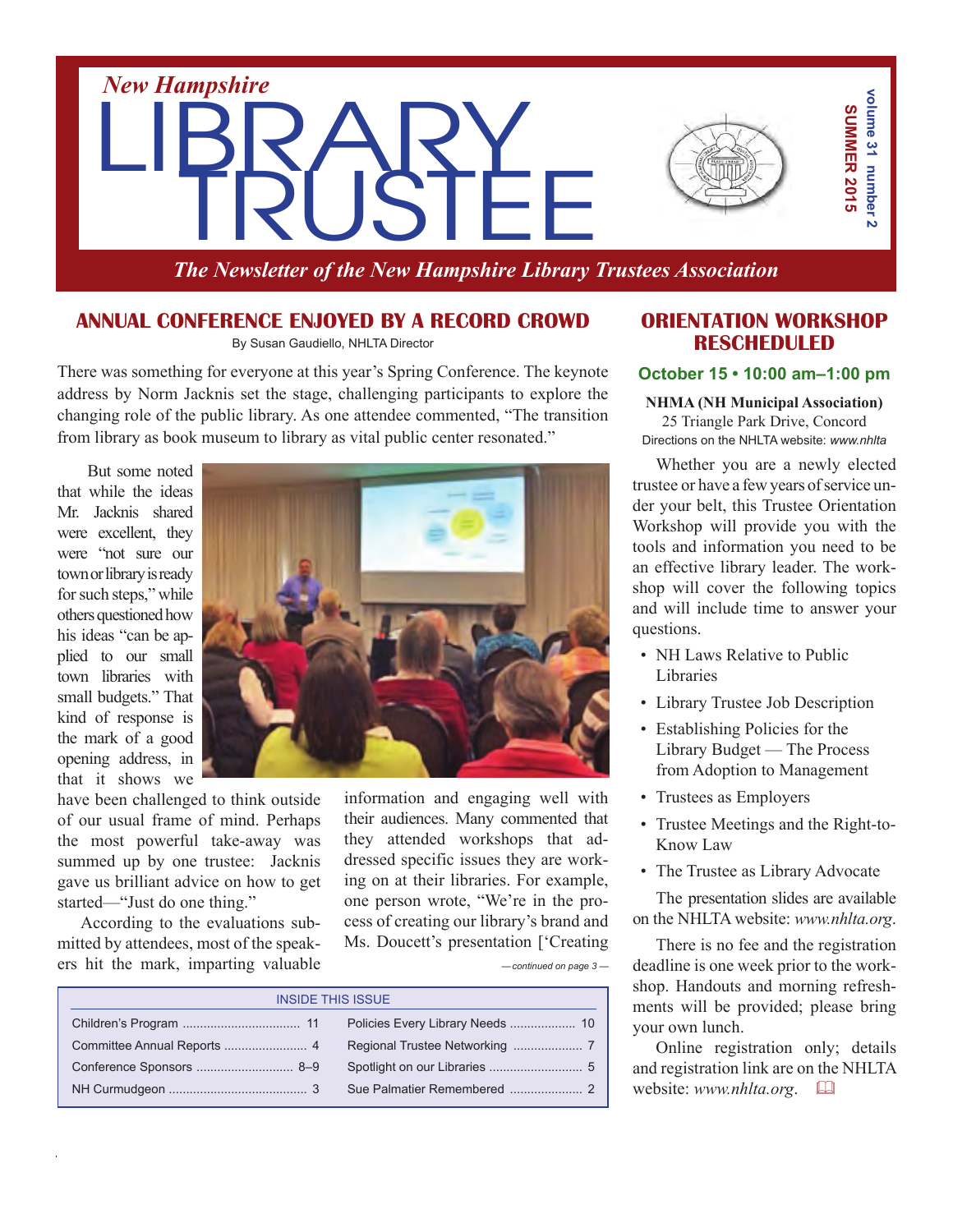# *Message from the President . . .*

Our 2015 Spring Conference on 18 May was the most widely attended since we began presenting these informational sessions. The keynote speaker observed that New Hampshire has a far better attendance record than New York State. Clearly our statewide library community can be proud of our active engagement.

There were fifteen informative sessions throughout the day ranging from future focus—broad trends identified by Aspen Institute studies to future library design—as well as many practical symposiums including mastering library RSA's, financial policies and foundation investments for managing your library's funds, hiring for the future, and the like. The sit-down luncheon which allowed for more discussion time was also well received.

The success of the conference

was the result of much work by many people and NHLTA wishes to thank all of you for your involvement. Libraries are clearly still dynamic, important components of our communities.



*Ed Moran e.moran@nhlta.org*

## **notice: FRIENDS OF THE LIBRARY Non-Profit Report Due in 2015**

By December 31, 2015, all legally-organized nonprofits in New Hampshire must file the "2015 NON-PROFIT Report" with the NH Department of State, Corporate Division. Friends of the Library groups that are organized as nonprofits are also required to file every 5 years, in those years divisible by 5. The last required nonprofit filing was in 2010, and after the 2015 filing, the next one will be in 2020.  $\Box$ 

## **Sue Palmatier, 1944–2015**

By Tom Ladd

Lancaster - Susan M. Palmatier, 70, passed away Tuesday April 21, 2015 at Country Village Genesis Health Care in Lancaster after several years of declining health.

A 1966 graduate of Mount Holyoke College, Sue completed graduate school with a Master's Degree in Library Science from Case Western Reserve University. Sue was a librarian for the US Federal Reserve Library in New York City. In 1975, she began 33 years of work for the NH State Library as a public library consultant working in Library Development first in the Keene and Concord offices, and from 1983-2008 in the North Country Office. From 2001 until her 2008 retirement Sue served as Supervisor of Library Development. She was also a partner in Upcountry Consultants, a library planning business.

An expert in library space planning and strategic planning for libraries, Sue taught classes in all aspects of librarianship, training many North Country librarians. The SUE PALMATIER AWARD FOR OUTSTANDING SUPPORT BY A "FRIENDS OF THE LIBRARY" GROUP is presented annually by the NH Library Trustees Association in honor of Sue's many years of work helping local libraries to organize "Friends." She was also noted for her collection of Library tote bags!

A memorial service was held on May 31, 2015 at the Weeks Memorial Library in Lancaster, NH. A time of sharing and remembrance followed. Sue will be remembered for her immeasurable help to many librarians and trustees.  $\Box$ 

*The soul of a New England town rests in its library.*

— Robert Frost

**Edward Moran, President** Bedford • *e.moran@nhlta.org*

**David Simpson, Vice President** Hancock • *d.simpson@nhlta.org*

**Carol Snelling, Secretary** Holderness • *c.snelling@nhlta.org*

**Mark Branoff, Treasurer** Windham • *m.branoff@nhlta.org*

**Adele Knight, Past President** Dublin • *a.knight@nhlta.org*

## **BOARD of directors**

**Janice Clark** Deerfield • *j.clark@nhlta.org*

**Martin Davis** Claremont • *m.davis@nhlta.org*

**Susan Young Gaudiello** Barrington • *s.gaudiello@nhlta.org*

**Constance Kirwin** Antrim • *c.kirwin@nhlta.org*

**Tina Larochelle** Boscawen • *t.larochelle@nhlta.org* **Karen Sheehan Lord** Manchester • *ks.lord@nhlta.org*

**Claire Martineau** North Stratford • *c.martineau@nhlta.org*

**Conrad Moses** East Kingston • *c.moses@nhlta.org*

**Loring Webster** Brookline • *l.webster@nhlta.org*

**Lillian Edelmann**, *Emeritus Director* Bow • *l.edelmann@nhlta.org*

цJ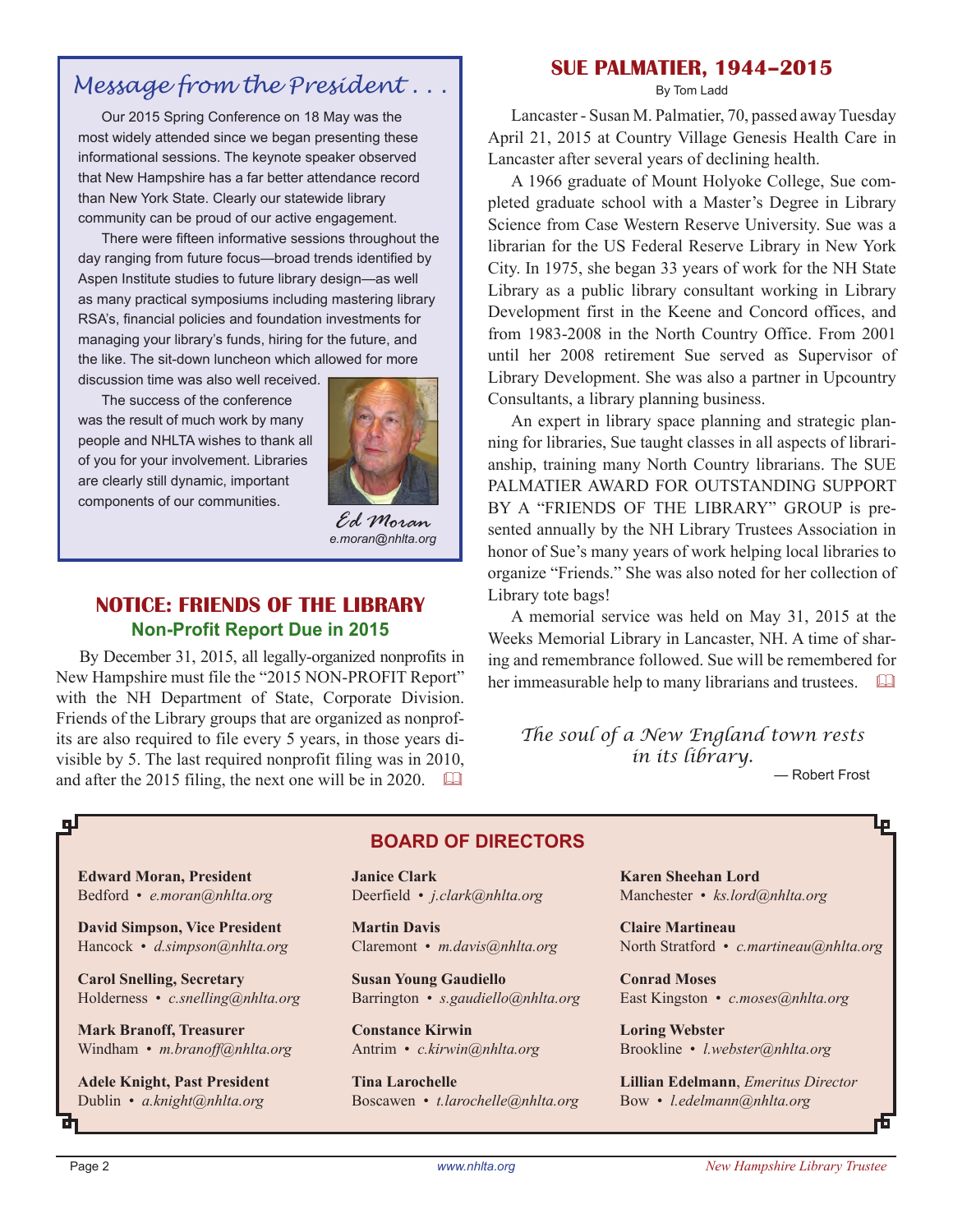#### **Spring Conference Review continued from page 1**

Your Library Brand' presented by Liz Doucett] was not only helpful with regards to the appropriate process, but made it clear how constructive a really effective brand can be." The mark of a great workshop is when a participant says, "I left feeling like I had a real plan for reworking my library's brand."

Presentation style is often as important as the content itself in creating an enjoyable and memorable experience, and some speakers are better than others in this regard. When a trustee comments on a topic as dry as Right to Know law, "Super clear and useful information, charming delivery," you know the speaker (Cordell Johnston of the NH Municipal Association) did a stellar job. We were fortunate to have many such presenters at the 2015 conference.

About half the attendees attended one of the final workshops of the day, "Successful Libraries for an Uncertain Future," presented by Ohio library consultant George Needham. One participant wrote of this session, "He spoke knowledgeably about very practical ideas with a fresh perspective. I felt affirmed in some of our library's recent choices, and also motivated to take a second look at other changes we could effect. This was a really encouraging presentation and very up-beat!"

Another successful aspect of the conference is the sponsorship that we enjoy from many businesses [see acknowledgements on page 9]. Our sincere thanks to these partners, who help us to bring national experts to New Hampshire, while keeping registration fees low.

Of course, there is always room for improvement, and we appreciate the suggestions many offered in their evaluations. The NHLTA Education Committee will be combing through all the comments and incorporating some changes as we plan for the 2016 conference. If any NHLTA members would like to apply to become a committee member, please contact Susan Gaudiello at *s.gaudiello@nhlta.org*. It's a big job, so we can always use "new blood!"



NHLTA display board: who we are and what we do.

# *The New Hampshire Curmudgeon* **Bowling Alone**

In this book published in 2000, author Robert B. Putnam identified a societal deficit developing with the emergence of the Baby Boomer or Me Generation. This generation has focused on self-fulfillment rather than accepting social responsibility. The result has been ever-decreasing numbers of membership in organizations, both social and societal. The nuclear family unit defined by a wage-earner and an athome parent has disappeared, and volunteerism has dwindled in all aspects of society. If we as a society are to thrive, this trend must be reversed.

Putnam recommended a number of solutions to this problem including reducing urban sprawl, smaller, more centralized, walkable communities, and creating a more interactive art and culture atmosphere. We have seen some efforts in these directions, including planned, walk-able communities, more interactive cultural opportunities, and the institution of "community service hours" within some school curricula; but still significant disconnects remain.

So what does this all mean to the library community? I believe we have an obligation to build upon our existing library facilities and services to make the library an even more broadly welcoming community center where all generations can find resources, culture, and fun—often together! So often our programs are geared to the young with minimal interest for the adults. How refreshing it would be to see the young, the parents and the grandparents enjoying a program together, encouraged by staff to "bring" each other, actively engaged in shared activities. More stimulating programs reaching all ages would help to reinforce the family unit, provide togetherness opportunities, and build shared memories to carry forward.

Some communities have engaged their teens to design their own space in the library; why not the preteens and the adults as well? When was the last time your library did a patron survey, to see if the needs/wishes of the community have shifted? Everyone takes satisfaction in seeing their ideas taken seriously and resulting in something others can enjoy. A scout or teen project with adult facilitators for the betterment of the library could help patrons of all ages to feel included. *Has your library updated your community outreach lately?*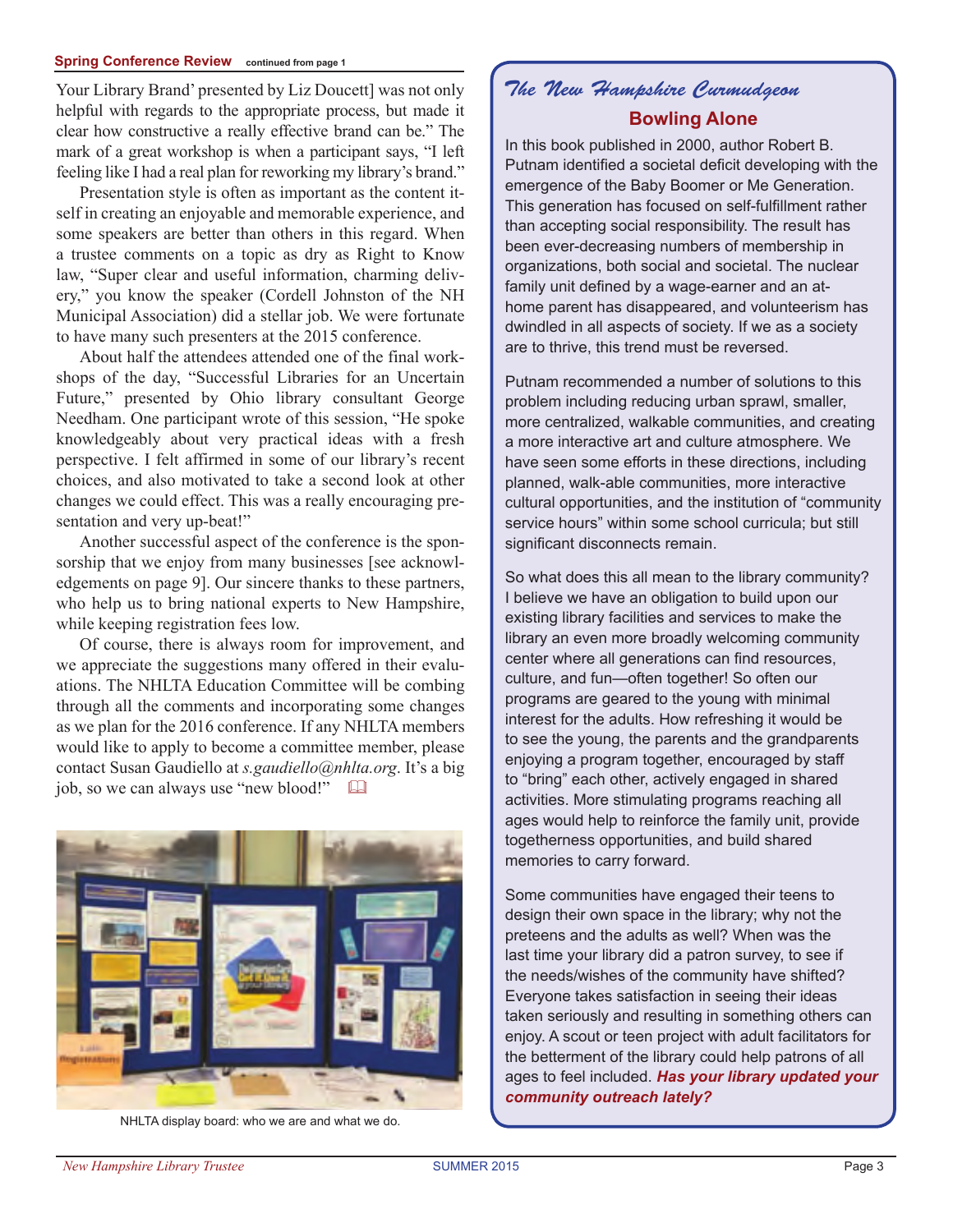## **FINANCE COMMITTEE**

The Finance Committee oversees the management of NHLTA's finances, and it also serves as the Scholarship Committee for the Mildred P. McKay Scholarship Fund.The committee establishes and periodically reviews financial policies, procedures and practices to ensure proper financial management. Finance Committee members are Mark Branoff (Chair), Thomas Wallace, and Loring Webster.

In calendar year 2014, the Scholarship Committee awarded twenty full or partial McKay scholarships, including four MLS course scholarships. For 2015, as of May 18, thirteen scholarships have been awarded, including one MLS course scholarship.

Mildred P. McKay was New Hampshire State Librarian, 1942–1964. In 1965, NHLTA established the Mildred P. McKay Scholarship Fund. The New Hampshire Charitable Foundation annually grants NHLTA new funds for McKay scholarship awards. This year is the  $50<sup>th</sup>$  Anniversary of the scholarship fund.

Criteria for scholarship eligibility and an application can be found on NHLTA's website at *www.nhlta.org*.

## **Legislative Committee**

The Legislative Committee continued a working relationship with the legislative specialist attorney in the legal department of the NH Municipal Association. The primary purpose is to keep the NHLTAapprised of legislative initiatives that could impact libraries. The committee also dealt successfully with several library-related initiatives that would not have been in the best interest of NH libraries had these proposals made it through the legislature. Members of the committee are Ed Moran (Chair), Mark Branoff, Susan Young Gaudiello, and Thomas Ladd.  $\frac{1}{2}$   $\frac{1}{2}$   $\frac{1}{2}$   $\frac{1}{2}$   $\frac{1}{2}$   $\frac{1}{2}$   $\frac{1}{2}$   $\frac{1}{2}$   $\frac{1}{2}$   $\frac{1}{2}$   $\frac{1}{2}$   $\frac{1}{2}$   $\frac{1}{2}$   $\frac{1}{2}$   $\frac{1}{2}$   $\frac{1}{2}$   $\frac{1}{2}$   $\frac{1}{2}$   $\frac{1}{2}$ 

## **Communications Committee**

Amilestone of the year 2014–15 for the Communications Committee was the conversion to color printing with the Summer 2014 issue of the quarterly newsletter. News coverage expanded with the addition of regional reporting about the Libraries of the Upper Valley. The popular library profiles articles featured Abbott Memorial Library, Sunapee; Bethlehem Public Library; Boscawen Public Library; Carpenter Memorial (Manchester City Library); Langdon Public Library, Newington; North Hampton Public Library; Philbrick-James Library, Deerfield; and Stratford Public Library, North Stratford. Regular articles of interest included regional trustee networking updates, sample policies, trustee toolkit, unique programs, RSA review, FAQs, and the philosophical musings from the NH Curmudgeon.

Content on the website provided a resource of information for trustees including current news, links to newspaper and magazine articles, calendar of events, resources materials, sample policies, sample job descriptions, and management best practices shared by other Trustee Boards. Website features added or expanded were: Search the Website, Ask Us, Ask the Curmudgeon, news and resources on Advocacy and Friends Groups, and Additional Educational Opportunities offered by other associations.

NHLTA's 998 members represented 204 libraries—85% Trustees and Alternates, 14% Library Directors, and 1% Individuals and Friends.

Members of the committee are Connie Kirwin (Chair), Adele Knight (Newsletter Editor), Karen Sheehan Lord (Newsletter Feature Editor), and Marty David (Membership.) Technical Advisors are David Hallenbeck, and Conrad Moses.

## **Education Committee**

The Education Committee presented three New Trustee Orientation workshops during the past year, one in June 2014 and two in April 2015, including a well-attended Saturday session.

In October 2014, the committee offered a new workshop on personnel management topics, which, like the orientations, was offered to members free of charge. This program covered state laws relating to library personnel, presented by NHLTA's legal counsel; evaluation and supervision of staff, and guidance on conducting a library director search, presented by a human resource professional; and tips on volunteer management and personnel policies, presented by NHLTA board members.

Much of the committee's time throughout the year was devoted to planning and organizing the 2015 Spring Conference and Annual Meeting. The committee added three more workshops to the line-up, and again brought in a number of national speakers, as well as many local experts. The sponsorship program again raised funds to support the event, allowing NHLTA to keep registration fees at the same level as last year. The turnout was the largest ever, and evaluations of the event have been positive.

Committee members are Susan Young Gaudiello (Chair), Jan Clark (Vice Chair), Karen Sheehan Lord, Dee Santoso, Tony Frederick, Adele Knight, Carol Snelling, Mark Branoff, Margaret Walker, Ed Moran. Technical advisors are David Hallenbeck, Connie Kirwin, Conrad Moses, and Loring Webster.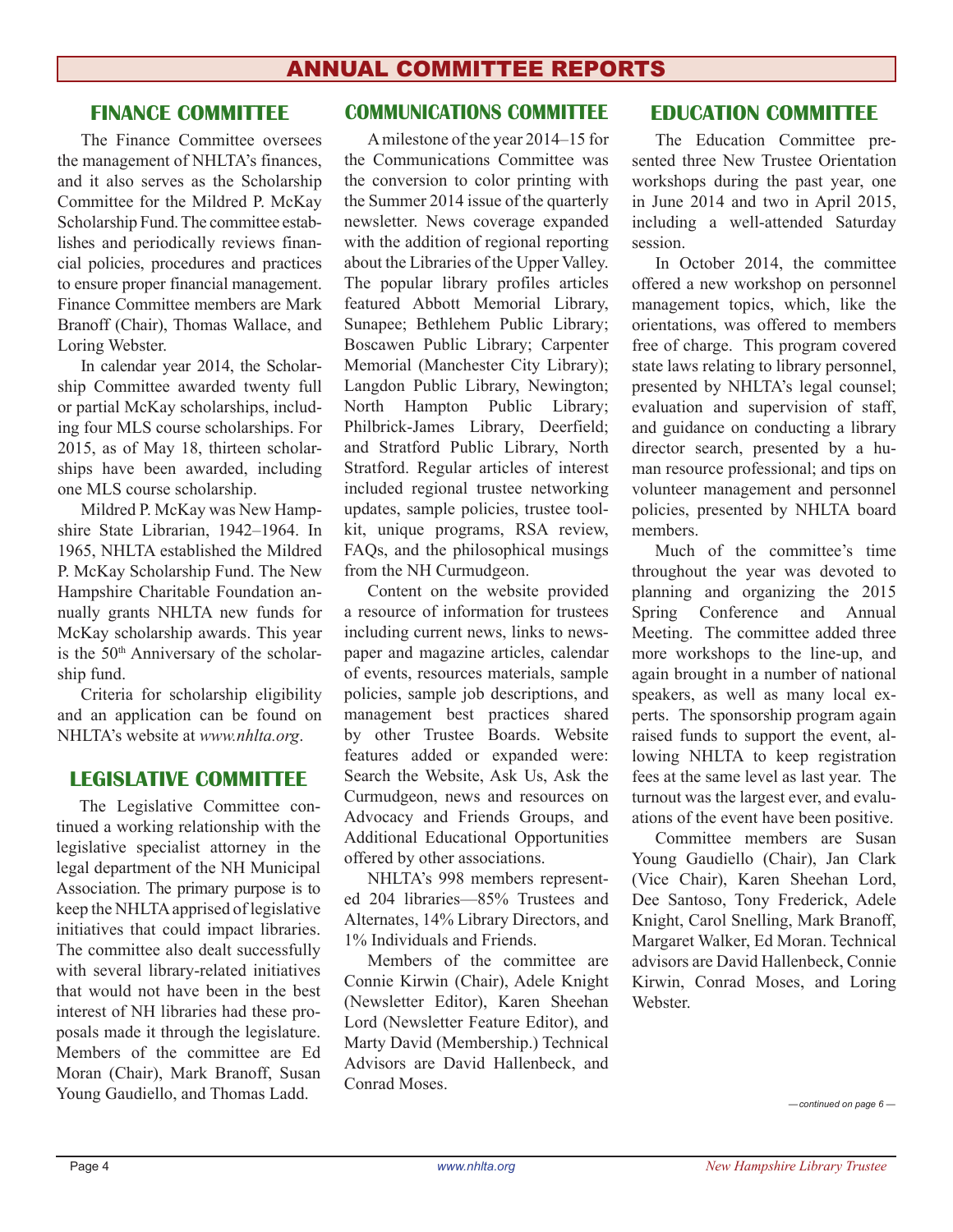## spotlight on our libraries

## **PILLSBURY FREE LIBRARY**

Warner, New Hampshire

By Sara McNeil, Chair, Board of Trustees

The Pillsbury Free Library was built and given to the Town of Warner in 1890-91 by former residents, George and Margaret Pillsbury and their son Charles, who (with George's brother John) founded the Pillsbury flour company in Minnesota. The residents of Warner (population 2,862) are extremely fortunate by the manner in which Mr. Pillsbury presented the library to the town. Mr. Pillsbury offered to erect a library building for the citizens of Warner upon the condition that the town agree to support the library by providing one-fifteenth of one percent of the town's annual valuation forever. Records reveal "the town voted unanimously to accept the Library upon Mr. Pillsbury's conditions with an enthusiasm unparalleled in Warner affairs."

The architect was Harry W. Jones of Minneapolis and the land was donated by Nehemiah Ordway, a Warner native who later became Governor of the Dakota Territory. The original building is of red brick and Concord granite, with slate roof, and stained glass in the door and over many windows. The library was determined eligible for the National Register in 1992, as an example of the late 19th century library move-



ment in New Hampshire, and the role of philanthropy (by natives who achieved their fame and fortunes elsewhere) on community development and culture.

Architecturally, the building is an excellent example of the Richardsonian Romanesque style (particularly identified nationally with library design). Although one of the smallest "Richardsonian" libraries in the state, it has been described as an "architectural gem" that packs an amazing number of major features into one tiny building. (Architectural details are found in *Nineteenth Century Libraries of Warner, New Hampshire* by Larry Sullivan – 2012.)

In 1993, a two-story brick and granite addition with copper roof was added to the rear of the building. This added 2500 sq. ft. to each level, with a handicap-accessible entrance on the lower level, a new upper level entry, and an elevator.

In early 2014, an evaluation of the masonry, slate roof, and flashing was done due to ongoing issues with poor drainage off the roof resulting in exterior and interior damage. Many problems were found but the need to repair the drainage issue was paramount to preserving the original 1891 building. These findings resulted in applying for a Land & Community Heritage Investment Program (LCHIP) grant. In December 2014, our efforts were rewarded by receiving a \$50,000 matching grant! After many meetings with town officials, a warrant article was submitted asking the town

to approve the sum of \$42,000 toward establishing Warner's first-ever, "Library Building Capital Reserve Fund" to be used for LCHIP matching funds plus current and future major repair expenses. With minimal discussion, the Article passed!

This past year also saw the formation of our library's Circle of Friends, a group of individuals who came together to support the library in various ways. In March, the Circle or-

ganized and presented a Wine, Cheese and Silent Auction of over fifty locally donated items, raising almost \$5,000 toward matching the LCHIP grant!

Our library's collection of books, audios/DVDs, etc. continues to be well-circulated as we also update and add new technology for our patrons. The computer stations are in constant usage for free access to the Internet and we recently added two Chromebook laptops that may be used inhouse or borrowed. Online genealogy, ebook, and magazine resources are available, and this year we added Transparent Languages Online.

Children's programs continue to flourish and include well-attended story hours, crafts, Grade 4-7 reading group, the summer reading program, plus an annual theatrical production for the entire town. And, last fall, the children entered a float in our town's foliage parade extolling the virtues of reading! Our small, but very busy meeting room is in constant demand for programs, tutoring sessions, and a variety of community meetings.

In this age of growing, and changing technology, the Pillsbury Free Library has found ways to adapt and embrace the changes. Like many small libraries in New Hampshire, we are thriving! As one local business leader recently commented, "This library is really the heart of our town." Well said. <sup>Q</sup>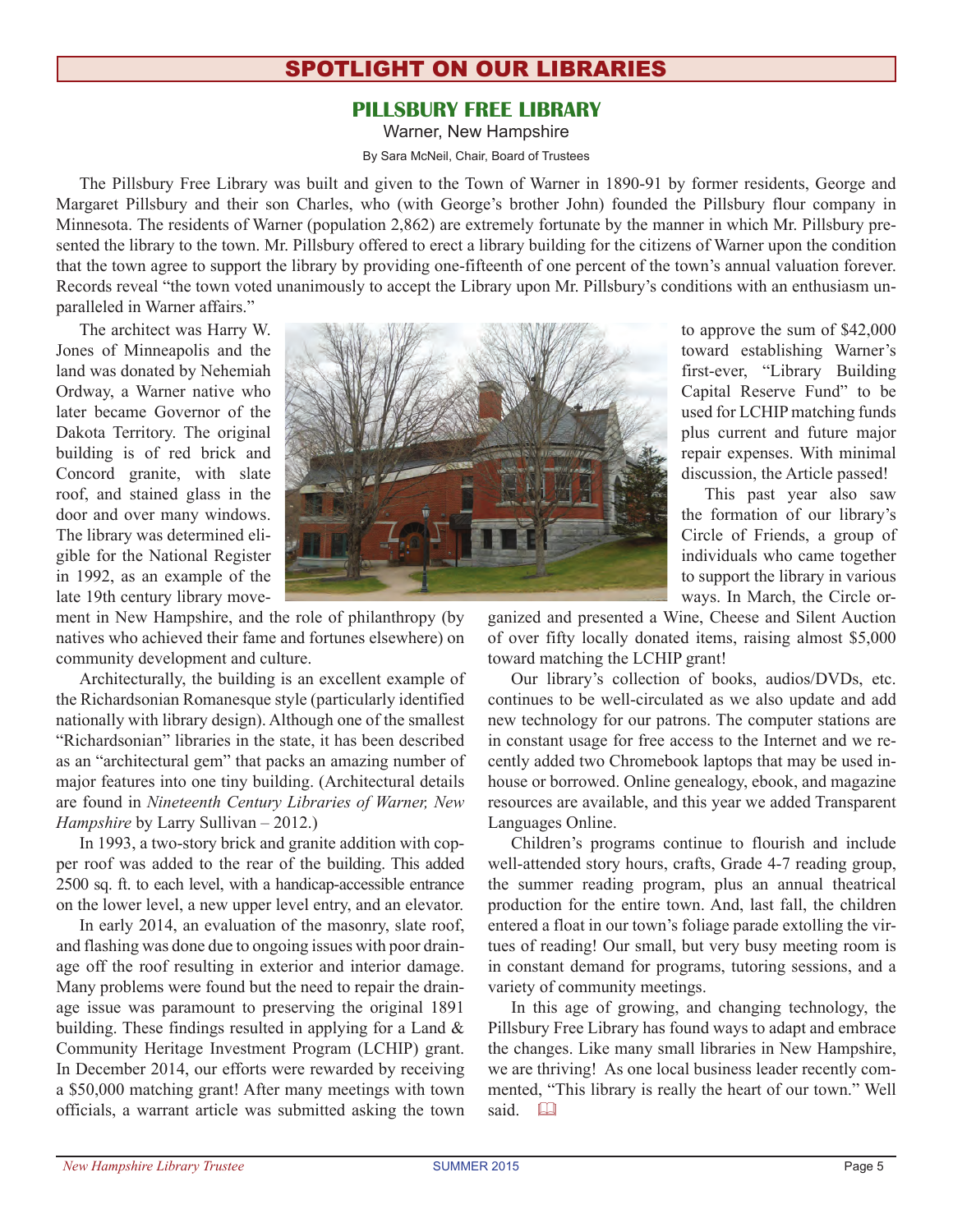## **Governance Committee**

The Governance Committee continued to research, interview and recommend candidates for open director positions. When you get a chance, please welcome Janice Clark of Deerfield, our newest director, with experience in education, planning and conference program generation. However, vacancies remain and anyone interested in a position on the Board of Directors should speak to any member of the Governance Committee. We are specifically looking for persons with skills in graphics, technology, conference planning and logistics.

We were particularly fortunate to have received three donated laptop computers for use at workshops and orientations thanks to American Towers.

The committee continued to review and modify policies, procedures and the annual strategic plan.

Committee members are Loring Webster (Chair), Connie Kirwin, Adele Knight, Tom Ladd, Conrad Moses, and Ed Moran

## **Technology Committee**

The Technology Committee is charged with identifying and evaluating new forms of information technology, and developing strategies and systems that will enable NHLTA to educate and communicate with trustees in a more effective and efficient manner.

Efforts this year included enhancing the website with a multimedia library; supporting the Listserv; providing email blasts and surveys; videotaping conference sessions, a legal reference workshops, and interviews with trustees; creating short educational videos; developing an educational DVD loan program in cooperation with the Manchester City Library; designing and recruiting national speakers for this year's conference on re-envisioning libraries; supporting the conference technological infrastructure; and keeping the NHLTA Board current on both new technologies and current projects through periodic Tech Bits presentations. Committee Chair is David Hallenbeck.

**Membership renewal invoices were mailed April 1. Don't miss out on receiving NHLTA news and mailings. Payment is due July 1.**

———— & ————

#### *Please note our new address:*

**NH Library Trustees Assoc. 25 Triangle Park Drive Concord, NH 03301**

## *Ask the Curmudgeon at www.nhlta.org*

#### Dear Curmudgeon,

Freud stated that the supereggo contains the moral aspects of one's personality. Is the supereggo a toaster waffle that wears a cape and fights crime?

— Psycho

#### *Dear Night Owl,*

*The supereggo is a universal Lego piece that fits all other Legos and allows for the building of a Lego toaster or a Lego roadster or just about anything. It would be extremely difficult, however to build a Lego personality without encountering various psychopathic personalities, but there, I'm waffling.*

*— Thank you for asking The Curmudgeon*

## **SEND IN YOUR NOMINATIONS FOR THE 2015 ANNUAL AWARDS NOW!**

#### **Deadline for submissions: July 31, 2015**

By Adele Knight, NHLTA Director

If you have not already done so, please send in your nominations for those special contributors who connect the library with the community. A full description of the award criteria was mailed to every NHLTA member in April and is also available on the NHLTA website at www.nhlta.org.

The awards are: Library of the Year, Lillian Edelmann Trustee of the Year; Library Director of the Year; Special Service Contribution Award; Dorothy M. Little Award: and the Sue Palmatier Award for Outstanding Support by a "Friends of the Library" group.  $\Box$ 

## **mckay scholarship available**

By Mark Branoff, NHLTA Treasurer

Scholarships are available from the NHLTA Mildred P. McKay Scholarship Fund. Scholarships are awarded for graduate courses (e.g., MLS and MLIS courses), certificate courses, conferences (including NHLTA's Annual Conference) and workshops.

Criteria for scholarship eligibility and an application form can be found on NHLTA's website, *www.nhlta.org*. Past McKay Scholarship recipients may also apply for another scholarship for that next course, conference or workshop.

A brief historical perspective on the Mildred P. McKay Scholarship Fund was printed on page 11 of the Spring 2014 NHLTA Newsletter. Mildred P. McKay was New Hampshire State Librarian, 1942–1964. In 1965, NHLTA established the Mildred P. McKay Scholarship Fund. This year is the  $50<sup>th</sup>$  Anniversary of the scholarship fund.  $\Box$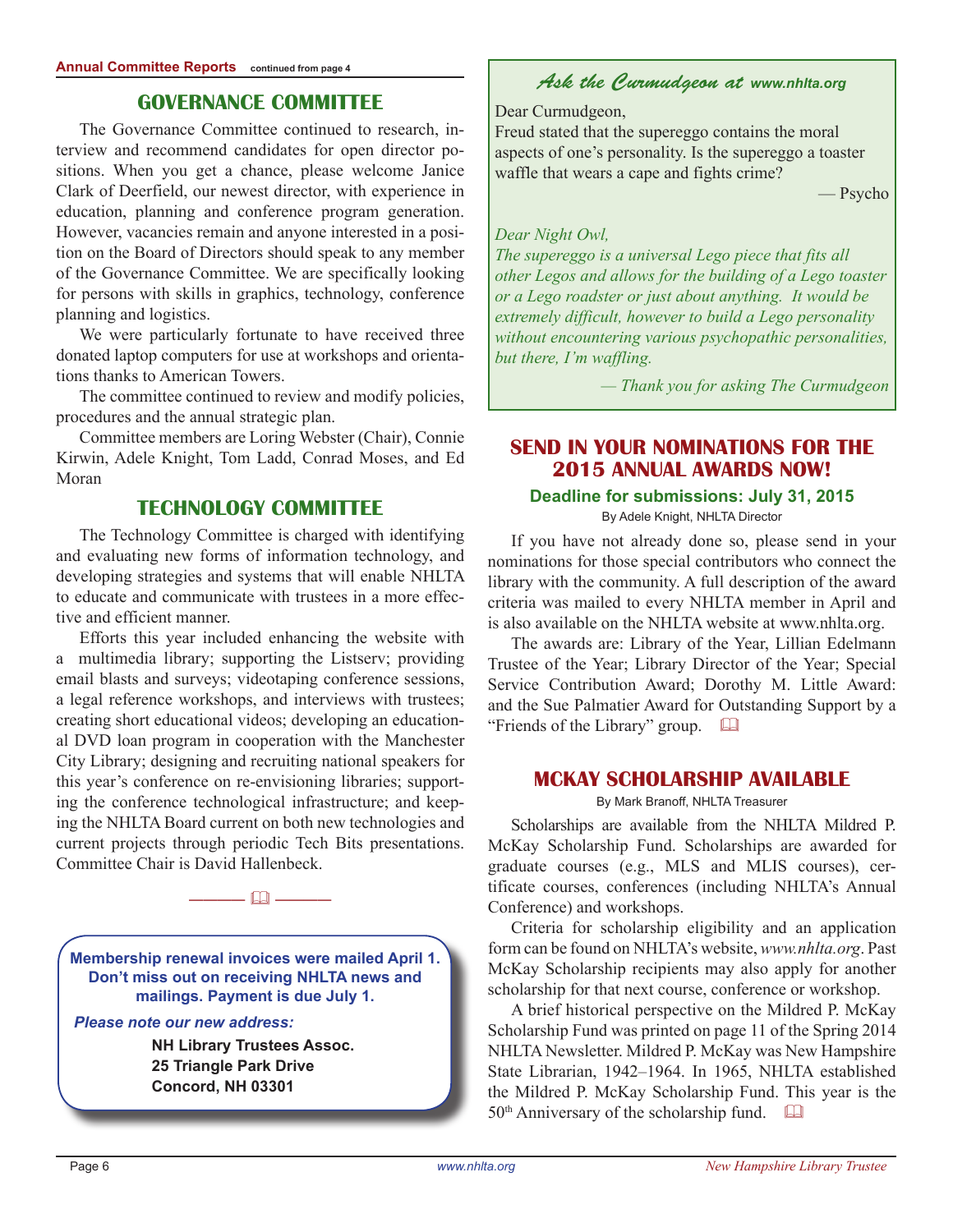# regional trustee networking

NHLTA encourages regional networking among trustees. If you need help organizing, contact Adele Knight at a.*knight@nhlta.org*. We will publish your meeting date/time/location in the NHLTA newsletter and on the website calendar: *www.nhlta.org*. Area groups that have had gatherings are: Greater Hooksett Area, Souhegan Valley Area Trustees, Rockingham-Strafford Counties Trustees, and the Seacoast Region. Check with your neighboring library trustees and enjoy the benefits of meeting your peers and learning from each other.

## **Monadnock Area Trustees**

By Connie Kirwin, NHLTA Director

The Monadnock Area Trustees met on April 10 at the James A. Tuttle Library in Antrim. There were nine attendees representing six libraries: Troy, Jaffrey, Peterborough, Greenfield, Amherst, and Antrim.

Among the topics discussed were issues dealing with trust funds, relationships with town administration and the board of selectmen, budgets, and storing minutes.

Ron Haggett, trustee from Antrim, related the history of the Tuttle Library building addition and renovation project including the pitfalls and successes.

If schedules permit and the group would like to meet again before taking a summer hiatus, please contact Adele Knight at *a.knight@nhlta.org* if you are available to host a meeting.  $\Box$ 

## **NORTH COUNTRY CO-OP ROUND TABLE**

By Claire Martineau, NHLTA Director

The second North Country Trustees Roundtable was held at the Bethlehem Public Library on April 29. Libraries represented were Bethlehem, Haverhill, North Stratford, Pike, and Whitefield. While the group was small, a lot of useful information was shared between the private libraries (Haverhill and Pike) and public libraries (Bethlehem, North Stratford, and Whitefield.)

Time, distance, and funds are the most common obstacles most often faced by trustees north of the Notch in their ability to attend workshops, orientations, and conferences presented by the NHLTA. The need for information and help in grant writing and understanding the RSAs are also important issues.

While programs are the primary focus for getting patrons into the library, fundraising keeps the programs viable. And, maintaining the InterLibraryLoan van route to the libraries in the north is crucial to their service.

The Whitefield Public Library will host the next gathering—date and time to be determined. Please contact Claire Martineau at *c.martineau@nhlta.org* if you live in the North Country Library Co-op area and have any questions or news about your library.  $\Box$ 

## **PRE-CONFERENCE SURVEY – 2015**

By Susan Gaudiello, NHLTA Director

Some interesting statistics and comments were compiled from the 126 people who responded to the pre-conference survey.

#### *What is your age?*

- **20%** 30–50 years
- **20%** 50–60 years
- **40%** 60–70 years
- **20%** 70–80 years

#### *How are you connected to your library?*

**75%** Library Trustee

- **3%** Alternate Trustee
- **19%** Library Director
- **3%** Other Library Staff

#### *How long have you been a trustee or an alternate?*

- **18%** less than 1 year
- **21%** 1–3 years
- **10%** 6–10 years
- **9%** 10+ years

### *How well do you think your library is positioned for the Future?*

**2%** Outstanding, we are a shining example to other libraries

**32%** Very well, we are ahead of the curve

**48%** Fairly well, we are working to incorporate technology and other new programs as our budget and skills allow

14% Mediocre, we are trying, but budget and other issues slow progress

**3%** Not very well or not at all  $\Box$ 

## **CONTRIBUTE TO THE NHLTA NEWSLETTER**

Do you have a great idea for an article for the NHLTA newsletter?

We encourage you to submit articles and/or photos to us for consideration. Topics could include events, programs, announcements or a recent success.

Please e-mail all submissions to the Editor, Adele Knight at *a.knight@nhlta.org* or Feature Editor, Karen Sheehan Lord at *ks.lord@nhlta.org*.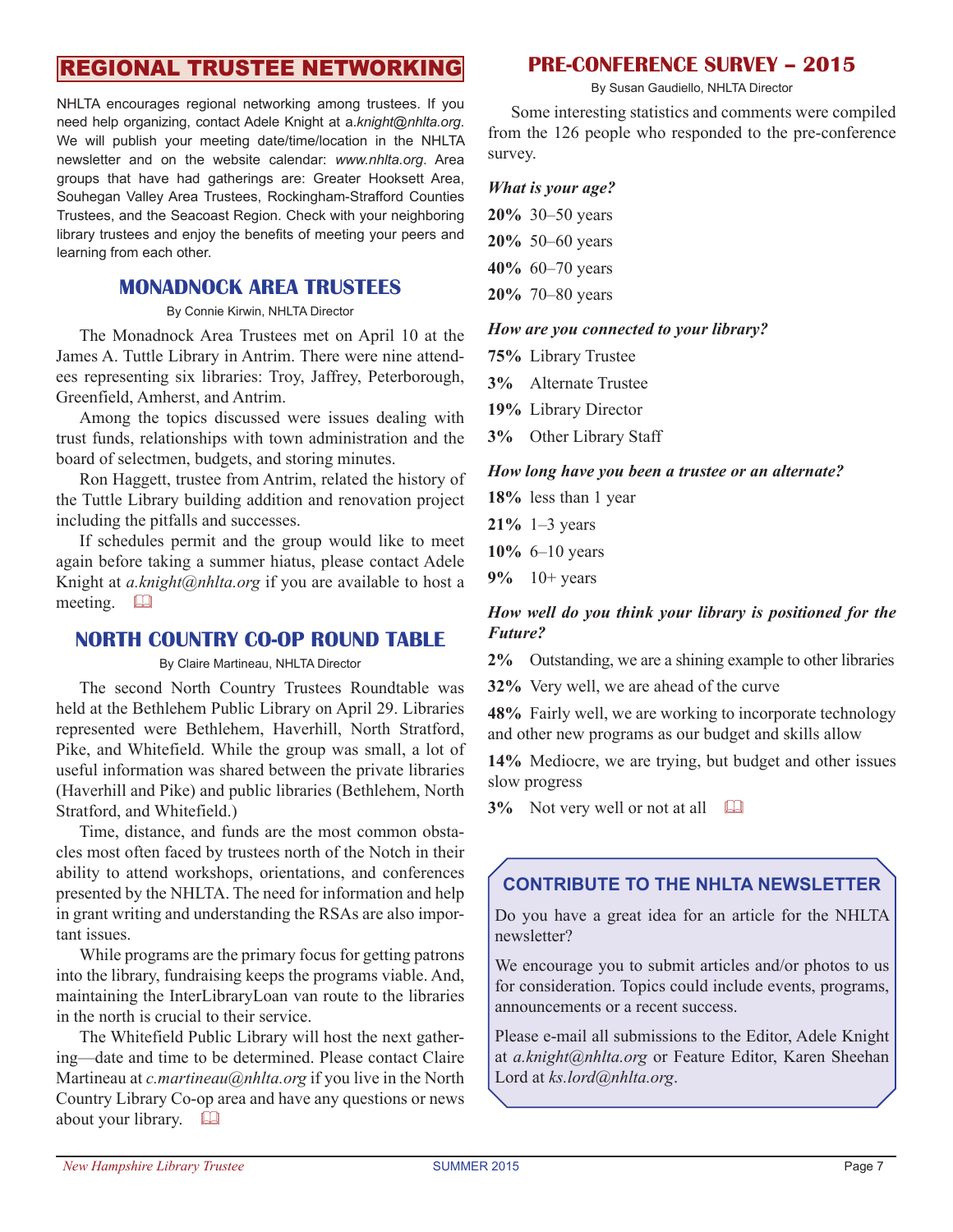# thank you conference sponsors, exhibitors, and contributors

Photos by K.S. Lord



Charter Trust



SMP Architecture



Road Scholar



Mackensen & Company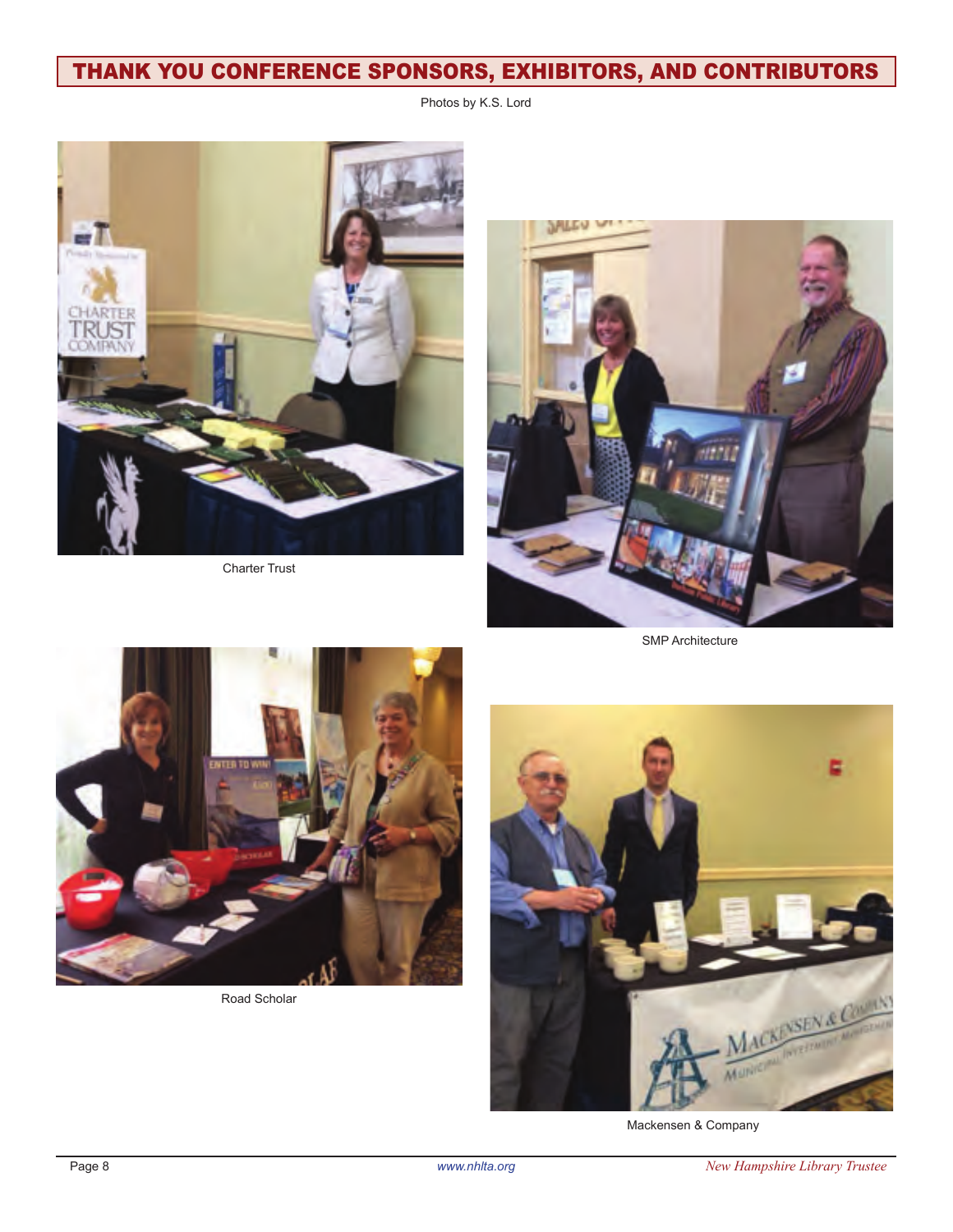## thank you conference sponsors, exhibitors, and contributors

NHLTA is grateful for the financial support of the conference sponsors, exhibitors, and contributors who helped us keep registration fees low and offset expenses for the 2015 conference.

> **Premier Sponsor Charter Trust**

Concord, NH • 603-856-5211

*www.chartertrust.com*

## **Sponsors, Exhibitors, Contributors**

**Bank of NH** Laconia, NH • 800-832-0912 *www.banknh.com*

**Bauen Corporation** Meredith, NH • 603-279-7660 *www.bauencorporation.com*

**Christopher P. Williams Architects**  Meredith, NH • 603-279-6513 *www.cpwarchitects.com*

> **Citizens Bank** 800-922-9999 *www.citizensbank.com*

**Dennis Mires, The Architects** Manchester, NH • 603-625-4548 *thearchitects.net*

**Geo. M. Stevens Insurance** Littleton, NH • 603-444-2911 *www.geomstevensinsurance.com*

**H.L. Turner Group** Concord, NH • 603-228-1122 *www.HLTurner.com*

**Lavallee|Brensinger Architects** Manchester, NH • 603-622-5450 *www.LBPA.com*

**Mackensen & Company** Hampton, NH • 603-926-1775 *www.Mackensen.com*

**Milestone Engineering & Construction** Concord, NH • 603-226-3877 *www.milestoneengcon.com*

> **NH Electric Coop** Plymouth, NH • 800-698-2007 *www.nhec.com*

**People's United Bank** 800-894-0300 *www.peoples.com*

**Road Scholar** Boston • 617-457-5554 *www.roadscholar.org*

**Samyn-D'Elia Architects** Ashland, NH • 603-968-7133 *www.sdarchitects.com*

**Scully Architects** Keene, NH • 603-357-4544 *scullyarchitects.com*

**SMP Architecture** Concord, NH • 603-228-8880 *www.sheer.com*

> **TD Bank** Manchester, NH *www.tdbank.com*

**Tennant/Wallace Architects** Manchester, NH • 603-669-5855 *www.twarchitecture.com*

**Tucker Library Interiors** Manchester • 603-666-7030 *www.tuckerlibraryinteriors.com*

**USDA Rural Development** Concord, NH • 603-223-6055 *www.rurdev.usda.gov/NH-VT*

**Warrenstreet Architects** Concord, NH • 603-225-0640 *www.warrenstreet.coop*

#### *New Hampshire Library Trustee* SUMMER 2015 Page 9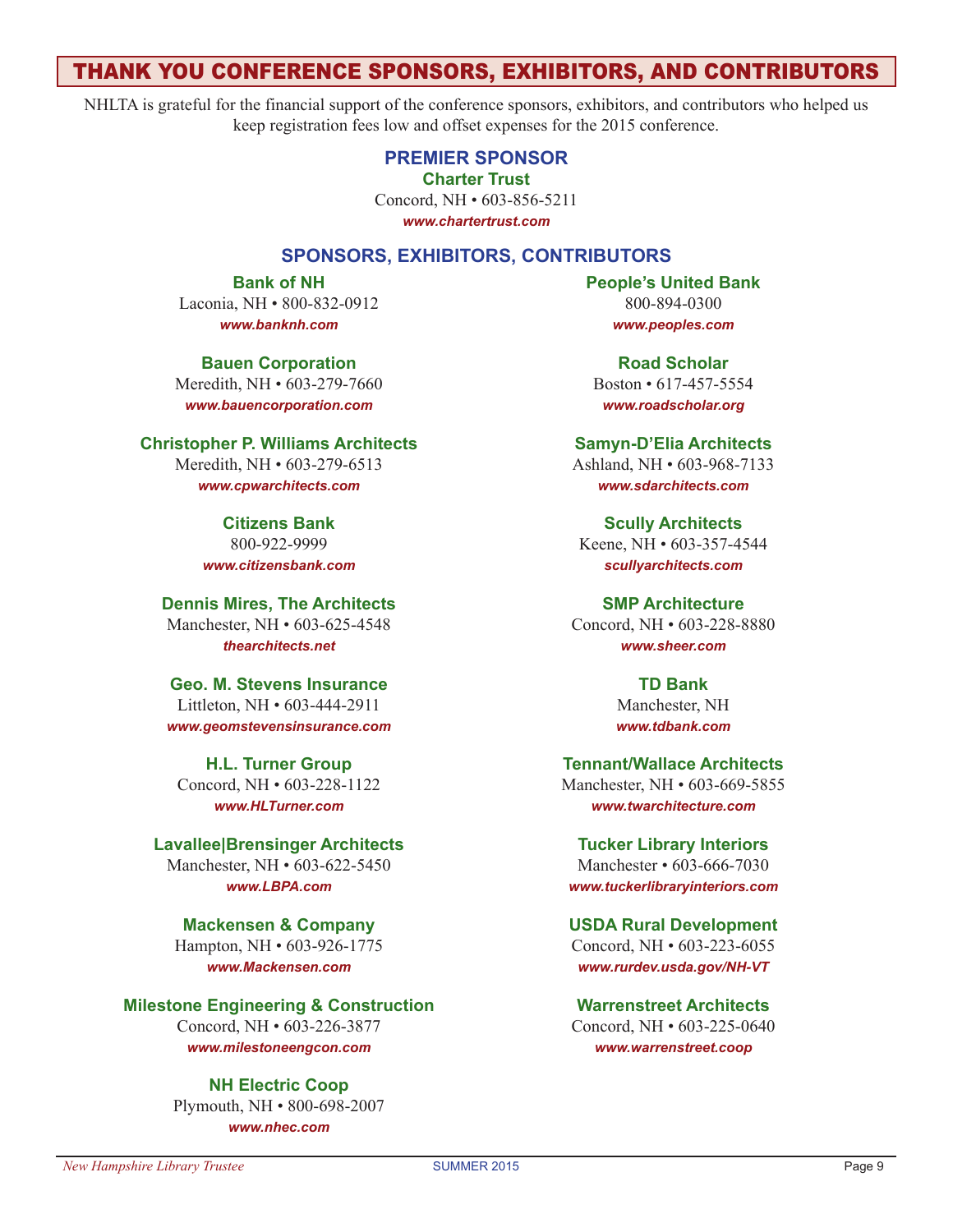## policies every library needs

Thank you to the Newbury Public Library for sharing their Donations, Gifts and Collections policy. This is a sample and should be tailored to fit your library. More policies are available on their website at *www.newburynhlibrary.net*.

## **DONATIONS, GIFTS AND COLLECTIONS**

## **DONATED MATERIALS.**

If donated materials are new or are of special interest to the community, Newbury Public Library may add them to its collection. Otherwise, the Library reserves the right to make whatever disposition it deems advisable, including sale as a fundraiser. The library gladly accepts items that are in merchantable condition. The rules:

#### **YES, PLEASE:**

Hardcover fiction and non-fiction Trade and mass-market paperbacks Travel books – current year only Audio books on CD\* DVDs\* Gently used children's books \**Must be operable and include casing with artwork*

#### **SORRY, NO:**

| Textbooks                          |
|------------------------------------|
| Audio books on cassette, VHS tapes |
| Music                              |
| Software                           |
| Puzzles                            |
| Leftovers from book sales          |
| Journals/magazines                 |
| National Geographic magazines      |
| Encyclopedia sets                  |
| Reader's Digest Condensed Books    |

## **PROHIBITED**

Materials that are dirty, moldy, smelly, or water damaged, or have yellowed pages, missing covers or pages, excessive markings, or damaged bindings or pages.

#### **PERSONAL DONATIONS**

In accordance with NH RSA 202-A:4-d, Acceptance of Personal Property Donated to Libraries:

- • Newbury Library shall retain the right to accept or refuse any non-monetary gift offered to the Library. This may include but is not limited to furnishings, artwork, computers, equipment, books, videos and audio books, plants, lighting, and children's toys.
- • The Library will accept only those items that will serve a useful purpose in the Library.
- The Library retains the right to dispose of any items it has accepted if those items no longer serve a useful purpose, if they become unusable because of damage or wear, or there is no longer space for those items to be used. The Library shall have no obligation to inform the donor of its intent to dispose of the items.

## **COLLECTION OF FUNDS BY ORGANIZATIONS**

Town associations such as the Conservation Commission, the Recreation Committee, the Newbury Beautification Committee, and the Friends of Newbury Public Library may, with the permission of the Library Director, sell or distribute materials on library property. Outside organizations may not do so without permission of the Board of Trustees.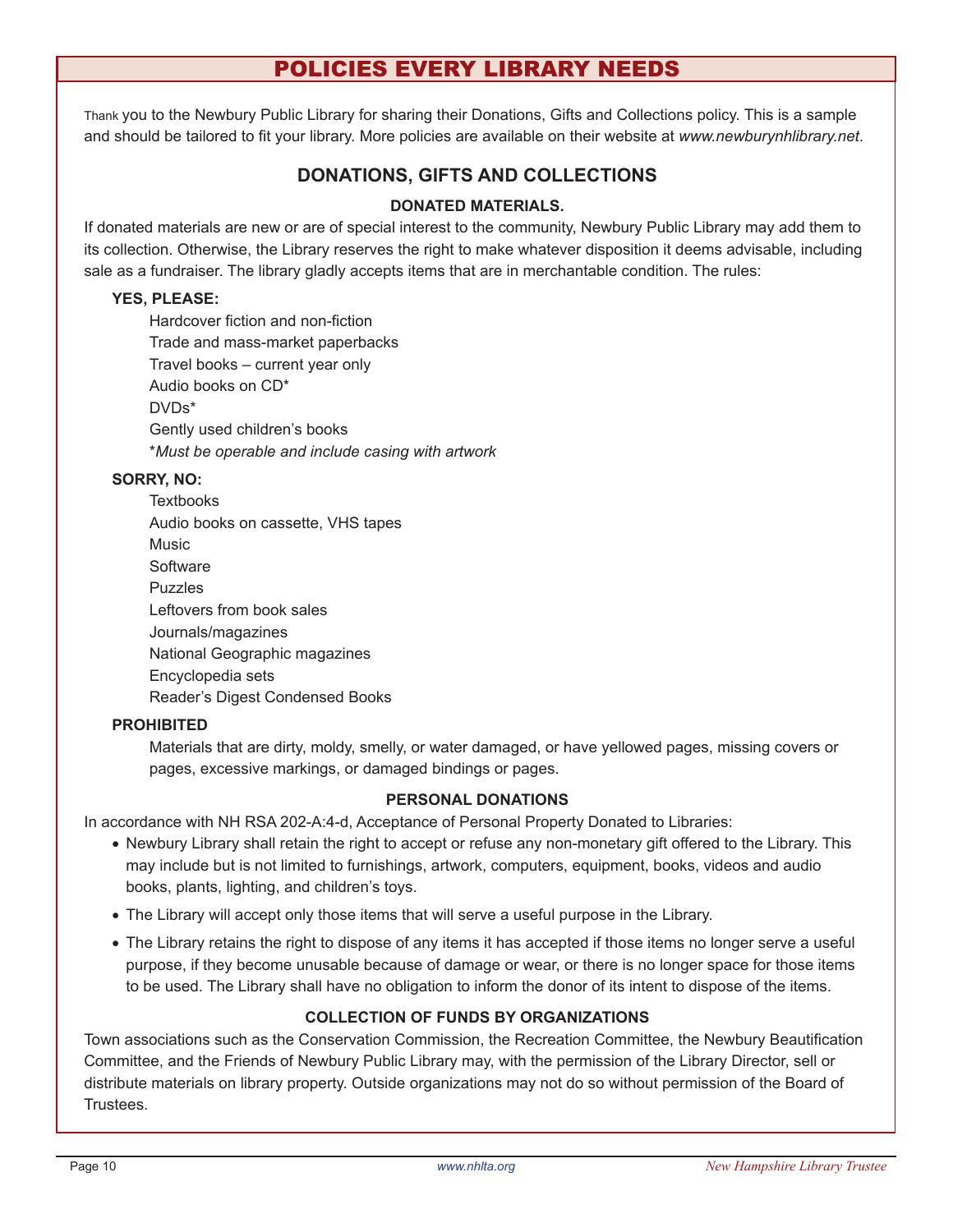## **CHILDREN'S PROGRAM BEHIND THE SCENES**

## **Superhero Academy** *Become Your Own Hero*

By Karen Sheehan Lord, NHLTA Director and David Basora, Assistant Children's Librarian

This year the 2015 Summer Reading Program theme will be called "Every Hero Has a Story," and will include superheroes as well as community heroes. The Manchester City Library Assistant Children's Librarian, David Basora, will be hosting a "Superhero Academy" program for eight weeks. Each week will have a different hero theme and set of activities designed to "train" the attendees to be the best heroes they can be. These weekly activities will be different and interactive, with each theme designed to train a different hero skill. The plan is to try to have kids attend as many weeks as possible. The suggested age level will be grades 1–5. Dressing up as your own hero is encouraged for each program.

The first week, June 25, will be "Discover the Hero in You," where kids will make their own superhero name and design a costume however they like. There will be a superhero registration form they can fill out to decide their own abilities and super powers. They can then create a sidekick paper doll, make a hero airplane, or write down/act out ideas for a hero origin story. From there, the themes will be imaginative and varied heroic tests and trials culminating in a Superhero Graduation on August 13<sup>th</sup>



After each program, the little heroes will be encouraged to help fill up the "Reading Signal" book tracker in the Children's Room by reading books toward the community goal of 3000 books read. Library books that are available will be laid out for the weekly program as well. David is hop-

ing that this goes well and that the children learn a bit about themselves as well as what makes a hero.  $\square$ 

NHLTA offers an opportunity to trustees to apply their skills in support of the mission and activities of the Association. The Board of Directors is an all-volunteer group of current and former library trustees. We need volunteers to work on a project-by-project basis and on a longterm basis as working members of the board.

For information on how to volunteer with the NHLTA, please contact Loring Webster at *l.webster@nhlta.org* or Adele Knight at *a.knight@nhlta.org* with an estimate of the time you can offer, areas of interest, special skills, and degree of passion for libraries!

*If you care about libraries and want to make a*  difference—step up and volunteer.  $\Box$ 

By Adele Knight, NHLTA Director

Our 2015 conference was the biggest and best ever. What attributed to the success? There are many factors. To begin with, a Conference Planning Committee is constantly on the lookout for programs that will be helpful to all trustees. A lot of time is spent considering current trends in the library world. Evaluations from past conferences are reviewed they are a valuable resource letting the planning committee know what works and what doesn't work, and what else trustees might like to learn. Thought is given to the questions that have been asked throughout the year at other workshops or through "Ask Us" on the NHLTA website, to determine if there is a pattern or an area that specifically needs to be addressed. Gradually it all comes together. The theme of the conference and the topics for the workshops are finally decided. The next step is to enlist engaging speakers who will present them.

And the details—the everlasting but critical details schedules, checklists, recruitment of sponsors that will help underwrite some of the costs of the conference, designing and mailing brochures and other notices, making travel arrangements for the presenters, considering menus, and arranging for the technology which will enhance each workshop. The list goes on, but you get the idea. As the deadline approaches and the registrations pour in, breakout rooms are assigned according to the number of people registered for each workshop. On the day of the event, the NHLTA Board of Directors arrives early to set up the registration and exhibitor tables and to welcome all to enjoy the conference.

All in all, many, many hours have been spent in planning, organizing and coordinating the Annual Conference. If they were to be counted, the number of emails and phone calls made on behalf of the event would be phenomenal. Is all this work justified? Absolutely! The mostly positive results of this year's conference evaluations (thirty-seven pages) have just been distributed to the NHLTA Board of Directors and discussed by the Education Committee. The planning for the **MAKE A DIFFERENCE AND VOLUNTEER** 2016 NHLTA Annual Conference has already begun. <sup>[1]</sup>



Board of Directors (from left): Connie Kirwin, Marty Davis, Claire Martineau, and Tina Larochelle